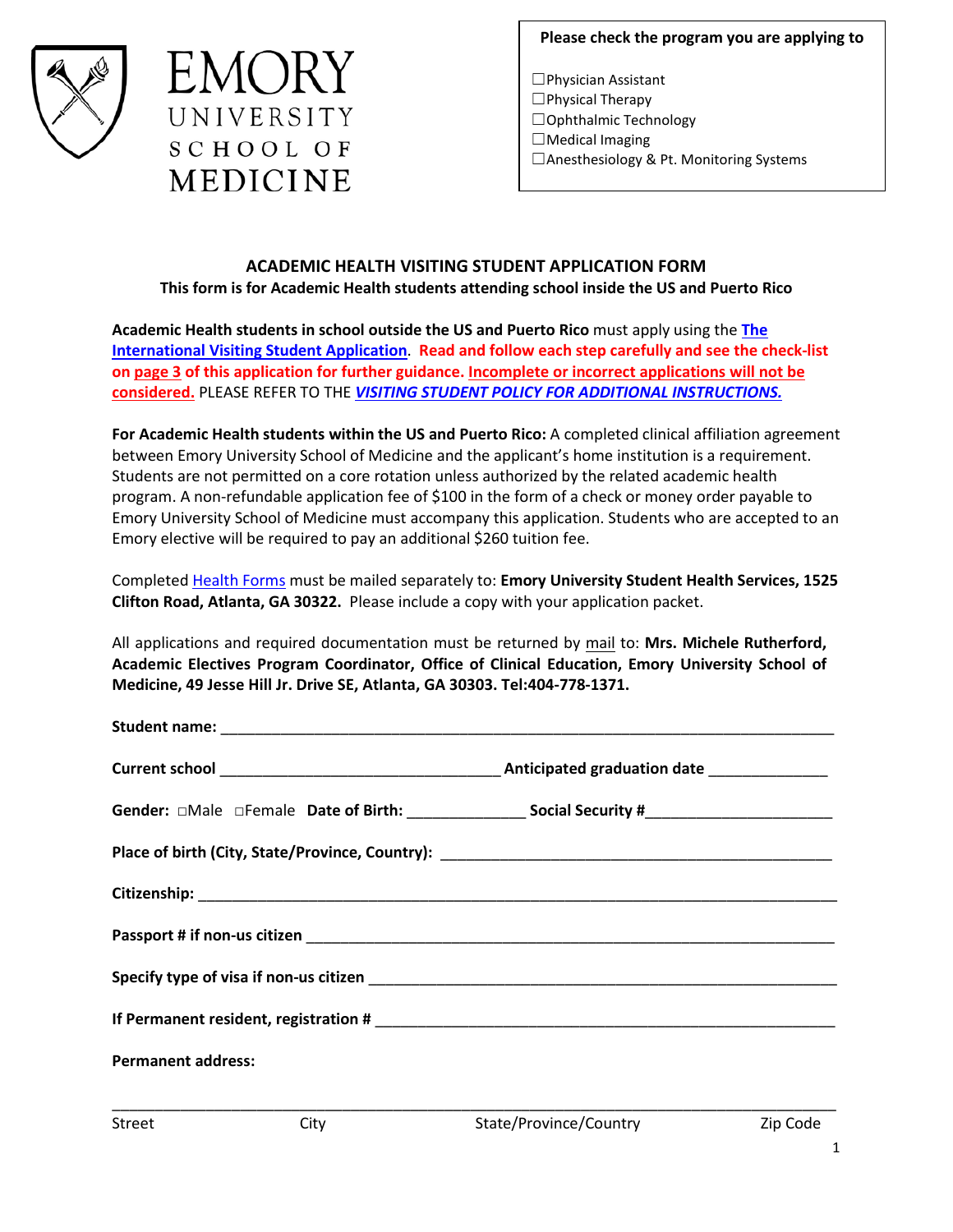**Current mailing address:** 

| <b>Street</b>                                  | City                                                                                                                                                                                                                                | State/Province/Country                                                                                                                                                                    | Zip Code |  |
|------------------------------------------------|-------------------------------------------------------------------------------------------------------------------------------------------------------------------------------------------------------------------------------------|-------------------------------------------------------------------------------------------------------------------------------------------------------------------------------------------|----------|--|
| Email:                                         | <b>Phone:</b> The contract of the contract of the contract of the contract of the contract of the contract of the contract of the contract of the contract of the contract of the contract of the contract of the contract of the c |                                                                                                                                                                                           |          |  |
|                                                |                                                                                                                                                                                                                                     | Telephone number where you can be reached during your rotation: Network and the setting of the setting of the                                                                             |          |  |
| Address during rotation (if available)         |                                                                                                                                                                                                                                     |                                                                                                                                                                                           |          |  |
| <b>Street</b>                                  | City                                                                                                                                                                                                                                | State                                                                                                                                                                                     | Zip Code |  |
| Are you of Hispanic, Latino or Spanish origin? |                                                                                                                                                                                                                                     |                                                                                                                                                                                           |          |  |
|                                                |                                                                                                                                                                                                                                     | □ No, not of Hispanic, Latino or Spanish origin □ Yes, Mexican, Mexican American, Chicano                                                                                                 |          |  |
|                                                |                                                                                                                                                                                                                                     | □ Yes, Puerto Rican □ Yes, Cuban □ Yes, another Hispanic, Latino or Spanish origin                                                                                                        |          |  |
|                                                | List the specific Emory and you are requesting, with 1-2 alternates:                                                                                                                                                                | Current rotation dates are listed on the Emory School of Medicine Visiting Student Web Page:<br>https://emorymed.emory.edu/Public/CurriculumPublicPages/VisitingInternationalStudent.aspx |          |  |
|                                                |                                                                                                                                                                                                                                     |                                                                                                                                                                                           |          |  |
|                                                |                                                                                                                                                                                                                                     | Requested Dates <b>Exercísions Requested Dates</b>                                                                                                                                        |          |  |
|                                                |                                                                                                                                                                                                                                     |                                                                                                                                                                                           |          |  |
|                                                |                                                                                                                                                                                                                                     |                                                                                                                                                                                           |          |  |
|                                                |                                                                                                                                                                                                                                     |                                                                                                                                                                                           |          |  |
|                                                |                                                                                                                                                                                                                                     | Requested Dates <b>Exercísions Requested Dates</b>                                                                                                                                        |          |  |
| is accurate.                                   |                                                                                                                                                                                                                                     | By signing this, I am certifying to the best of my knowledge, the information contained in this application                                                                               |          |  |

\_\_\_\_\_\_\_\_\_\_\_\_\_\_\_\_\_\_\_\_\_\_\_\_\_\_\_\_\_\_\_\_\_\_\_\_\_\_\_\_\_\_\_\_\_\_\_\_\_\_\_\_\_\_\_\_\_\_\_\_\_\_\_\_\_\_\_\_\_\_\_\_\_\_\_\_\_\_\_\_\_\_\_\_

**Signature** Date